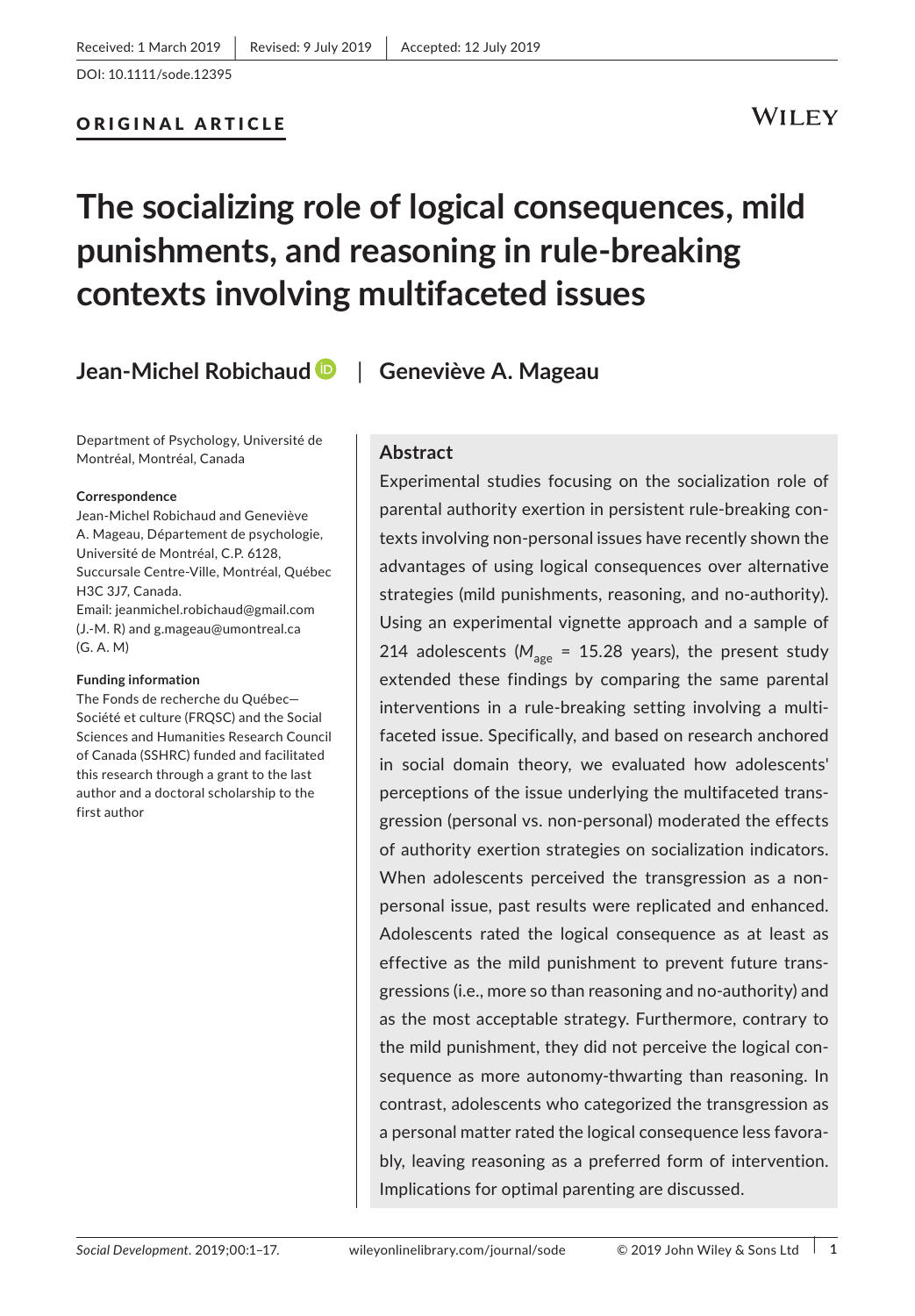#### **KEYWORDS**

adolescence, conflict, parents/parenting

# **1** | **INTRODUCTION**

Recent parenting research has sought to identify optimal authority exertion strategies in rule‐breaking contexts (e.g., Mageau et al., 2018; Robichaud, Lessard, Labelle, & Mageau, 2019; Robichaud, Mageau, & Soenens, 2019). This line of work has suggested that, in order to foster socialization when adolescents persistently transgress rules, parents should exert constraints that are logically related to the problem created by youths' misbehavior (i.e., logical consequences), rather than constraints whose link to the problem is weak (i.e., mild punishments) or other authority strategies (i.e., reasoning and no‐authority). Although promising, these studies were limited in scope, as they looked at transgressions solely involving non-personal issues (e.g., moral and conventional issues, Smetana, 2011). This is an appreciable limitation for a majority of parent–youth conflicts occur in rule‐breaking contexts involving multifaceted issues (i.e., issues that may also be perceived as personal matters, Smetana, 1988; Smetana & Asquith, 1994).

The goal of our study was to address this limitation. To do so, we compared the effects of authority exertion strategies (logical consequences, mild punishments, reasoning, and no‐authority) in a multifaceted rule‐breaking context, and investigated the moderating role of adolescents' perceptions of the transgression (personal vs. nonpersonal issue) on socialization indicators (acceptability, effectiveness, and autonomy‐thwarting beliefs).

## **1.1** | **Socialization and authority exertion**

While experts in parenting agree that it is vital for children's development that parents establish clear rules (Grusec, Danyliuk, Kil, & O'Neil, 2017), determining how to optimally intervene when these rules are broken is a difficult puzzle to solve. This difficulty originates in part from the fact that authority exertion has the potential to both foster and hamper children's emission and internalization of socially appropriate behaviors. Indeed, when children of all ages perceive that their parents' interventions are acceptable, they are more likely to internalize the values underlying these interventions (and hence comply autonomously, Grusec & Goodnow, 1994). In contrast, children who perceive parental interventions as unacceptable are likely to fail to see the relevance of these inter‐ ventions. As a result, they may not perceive valid reasons to comply and thus feel, if required to follow the rule, that their need for autonomy is thwarted (i.e., that their sense of agency and volition is compromised, Ryan & Deci, 2017). Given that autonomy-thwarting is negatively associated with indicators of future compliance and internalization (Van Petegem, Soenens, Vansteenkiste, & Beyers, 2015), identifying factors fostering children's acceptance of parental interventions is essential to the promotion of optimal socialization. According to social domain theory, children's disposition to accept parental authority depends on their perceptions of the issues underlying their presumed transgressions.

## **1.2** | **Authority exertion and social domain theory**

Social domain theory postulates that humans categorize their behaviors (and transgressions) according to their impact on themselves and their environment (Smetana, 2011). Behaviors that affect another person's welfare or rights (e.g., stealing) belong to the moral domain, while those concerning established social norms (e.g., removing one's shoes when entering someone's house) pertain to the conventional domain. When children of all ages and their parents categorize a transgression as involving such non‐personal issues, they tend to attribute it as an aspect of "wrongness" and, consequently, believe that it is acceptable for parents to intervene and exert their authority (Smetana & Asquith, 1994).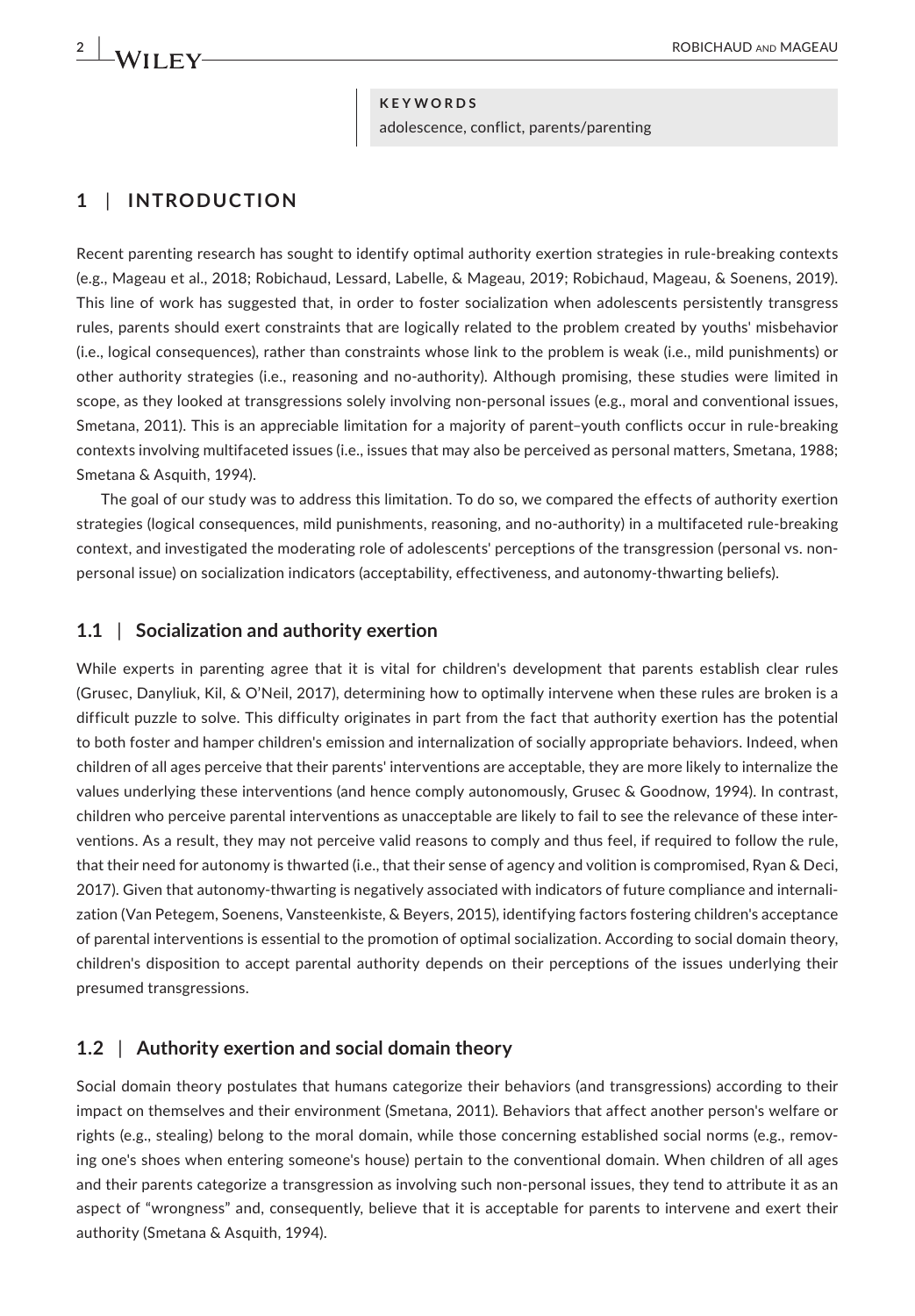In contrast, certain behaviors are regarded as personal matters (e.g., choosing which music to listen to when using earphones). These behaviors, which are a subpart of the psychological domain (Smetana, 2011), are considered to be (a) neither right nor wrong and (b) unharmful to the self in terms of health and safety (Smetana & Asquith, 1994). According to social domain theory, children (and especially adolescent children) strive to satisfy their need for autonomy through such behaviors and, claiming personal jurisdiction over them, tend to reject parental authority (Helwig, 2006).

While some behaviors clearly correspond to a specific issue (e.g., hurting a sibling is a moral issue), other behaviors (e.g., children refusing to clean their bedroom) are more ambiguous, as they entail personal facets (e.g., the choice of sleeping in an untidy room) and other facets that arguably concern non-personal matters (e.g., the imposition of an unpleasant sight on others). Social domain theory proposes that people may acknowledge the multiple facets of these behaviors, yet will ultimately categorize them as personal issues or non-personal ones (Smetana, 2011). Consequently, children's acceptance of parental authority in rule‐breaking settings involving *multifaceted* issues may greatly depend on which issues (personal vs. non‐personal) are rendered most salient.

#### **1.2.1** | **Authority exertion regarding personal and non‐personal issues**

Parents and children agree that parents should not exert their authority in situations solely involving personal matters, as these situations represent an opportunity for children to develop their own identity (Smetana & Asquith, 1994). Accordingly, research has mostly investigated parental authority in settings clearly involving non‐personal issues, where it has high legitimacy and is typically exerted. Recent experimental parenting research conducted in these settings has identified three authority exertion strategies preferable to the absence of authority, namely logical consequences, mild punishments, and reasoning. Logical consequences are constraints that require children to take responsibility for the consequences related to their misbehavior. Because this constraint strategy necessarily addresses the problem created by the transgression, it has a strong *problem‐constraint* link. In contrast, mild punishments are constraints that aim at making children live a sufficiently aversive experience so that they avoid repeating the undesirable behavior. Consequently, this strategy tends to have a weak problem‐constraint link. Finally, reasoning is a verbal intervention prompting compliance and internalization through explanations regarding the importance of the broken rule (see Mageau et al., 2018; Robichaud, Lessard et al., 2019; Robichaud, Mageau et al., 2019, for further details on these strategies).

Research comparing the effects of these interventions in persistent rule-breaking contexts involving nonpersonal issues systematically found across samples, ages, designs, and indicators of internalization that logical consequences were most likely to foster compliance and internalization concomitantly, while mild punishments hindered internalization (e.g., by being rated less acceptable than logical consequences) and reasoning elicited compliance less effectively (Mageau et al., 2018; Robichaud, Lessard et al., 2019; Robichaud, Mageau et al., 2019). Although these results may be useful to guide future research and interventions in such settings, they do not, however, provide information on the relevance of logical consequences and other authority exertion strategies in rule‐breaking contexts involving *multifaceted* issues. This limitation is especially important for parent–adolescent interactions, given that during adolescence, multifaceted issues become recurrent, yield the most conflicts be‐ tween parents and youth, and thus require the most frequent parental interventions (Smetana & Asquith, 1994).

## **1.2.2** | **Developmental changes in adolescence impacting parenting in contexts involving multifaceted issues**

As children mature into adolescents, they develop cognitive abilities that enable them to reflect more elaborately on rules (Helwig, 2006). They also seek to establish their identity and move toward greater independence (Wray‐ Lake, Crouter, & McHale, 2010). However, because full cognitive and emotional maturity has yet to be reached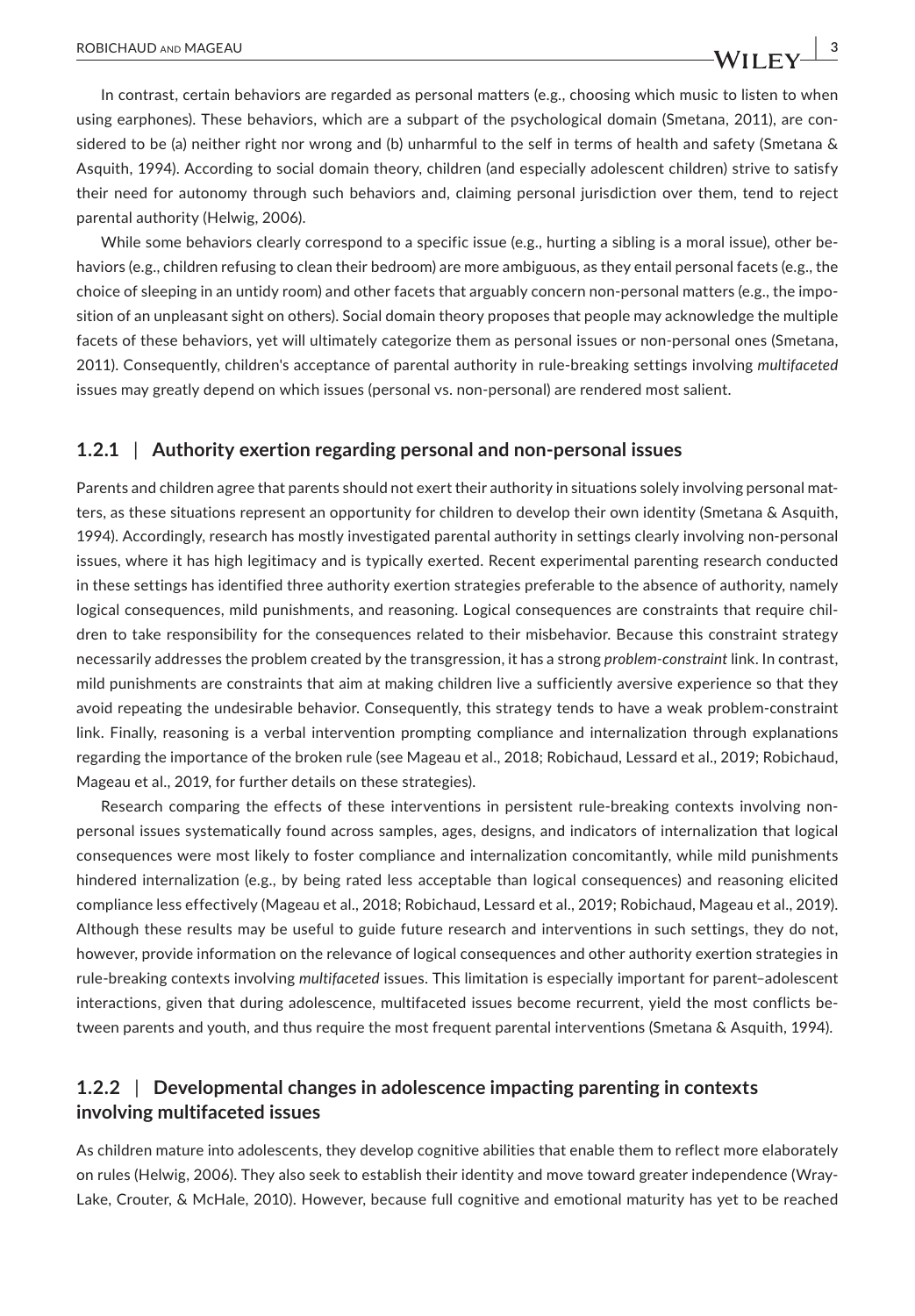at this stage, adolescents may be ill‐prepared to take on all the responsibilities associated with the independence they seek, and hence still require their parents' guidance.

Unfortunately, these developmental processes can hinder youths' disposition to accept parental guidance, especially with respect to multifaceted issues. Indeed, adolescents' independence and identity formation goals, paired with their developing cognitive abilities, have been argued to heighten their disagreement with parents' perspective regarding multifaceted issues (with parents still seeing those as non-personal matters, and adolescents now seeing them as personal ones; Smetana, Crean, & Campione‐Barr, 2005). Furthermore, during discus‐ sions about such issues, adolescents' still‐developing cognitive capacities can lead them to adopt an egocentric perspective (i.e., a tendency to center their reflections on their own point of view), which may limit their ability to consider their parents' opinion (Frankenberger, 2000).

#### **1.2.3** | **Authority exertion and multifaceted issues**

Although socializing adolescents in settings involving multifaceted issues may be challenging for parents, inter‐ vening is nevertheless essential. Indeed, failing to exert authority in such settings is associated with maladjustment in later adolescence (Smetana et al., 2005). Youths, despite their egocentric and independence‐seeking tendencies, also seem to recognize the value of a certain amount of parental authority in situations involving multifaceted issues that they consider as personal matters. Specifically, while adolescents evaluate constraints as less appropriate than no‐authority in these situations, they rate parents' usage of reasoning as equally appropriate as an absence of authority (Padilla‐Walker, 2008).

Although these recommendations are valuable, the problem‐constraint link was never considered in rule‐break‐ ing studies on multifaceted issues, leaving its role undocumented. It thus remains possible that a strong problemconstraint link would increase the acceptability of constraints even when adolescents perceive their transgression as personal, making logical consequences also a recommendable strategy. However, given youths' active claim of their jurisdiction over personal issues, the restrictive aspect of constraints may be too salient and lead to the rejection of all constraints, independently of their problem-constraint link (Benson, Buehler, & Gerard, 2008).

## **1.3** | **Present research**

The goal of our study is thus to examine the socializing role of logical consequences in rule‐breaking contexts involving multifaceted issues. To do so, we use an experimental vignette methodology to assess if adolescents' perceptions of a transgression (i.e., personal vs. non-personal issue) moderate the effects of authority exertion strategies (i.e., logical consequences, mild punishments, reasoning, and no‐authority) on indicators relevant to such settings (i.e., effectiveness, acceptability, and autonomy-thwarting beliefs).

Evaluating effectiveness and acceptability beliefs provides evidence of adolescents' disposition to comply with the rule and internalize its non-personal facets (Robichaud, Mageau et al., 2019), in addition to assessing the generalizability of previous findings to rule‐breaking contexts involving multifaceted issues. As a complement to these socialization indicators, we also examine autonomy-thwarting beliefs, as this other precursor of youths' disposition to comply and internalize is particularly likely to vary according to their transgression perceptions (Helwig, 2006).

#### **1.3.1** | **Hypotheses**

We predict a significant interaction between authority exertion strategies and adolescents' transgression perceptions on all socialization indicators. First, we expect to replicate past findings with adolescents who will perceive the multifaceted transgression as a non‐personal issue (Mageau et al., 2018; Robichaud, Mageau et al., 2019). Specifically, logical consequences should be evaluated as the most acceptable strategy, while remaining at least as effective as mild punishments to prevent future transgressions (and more so than reasoning and no‐authority).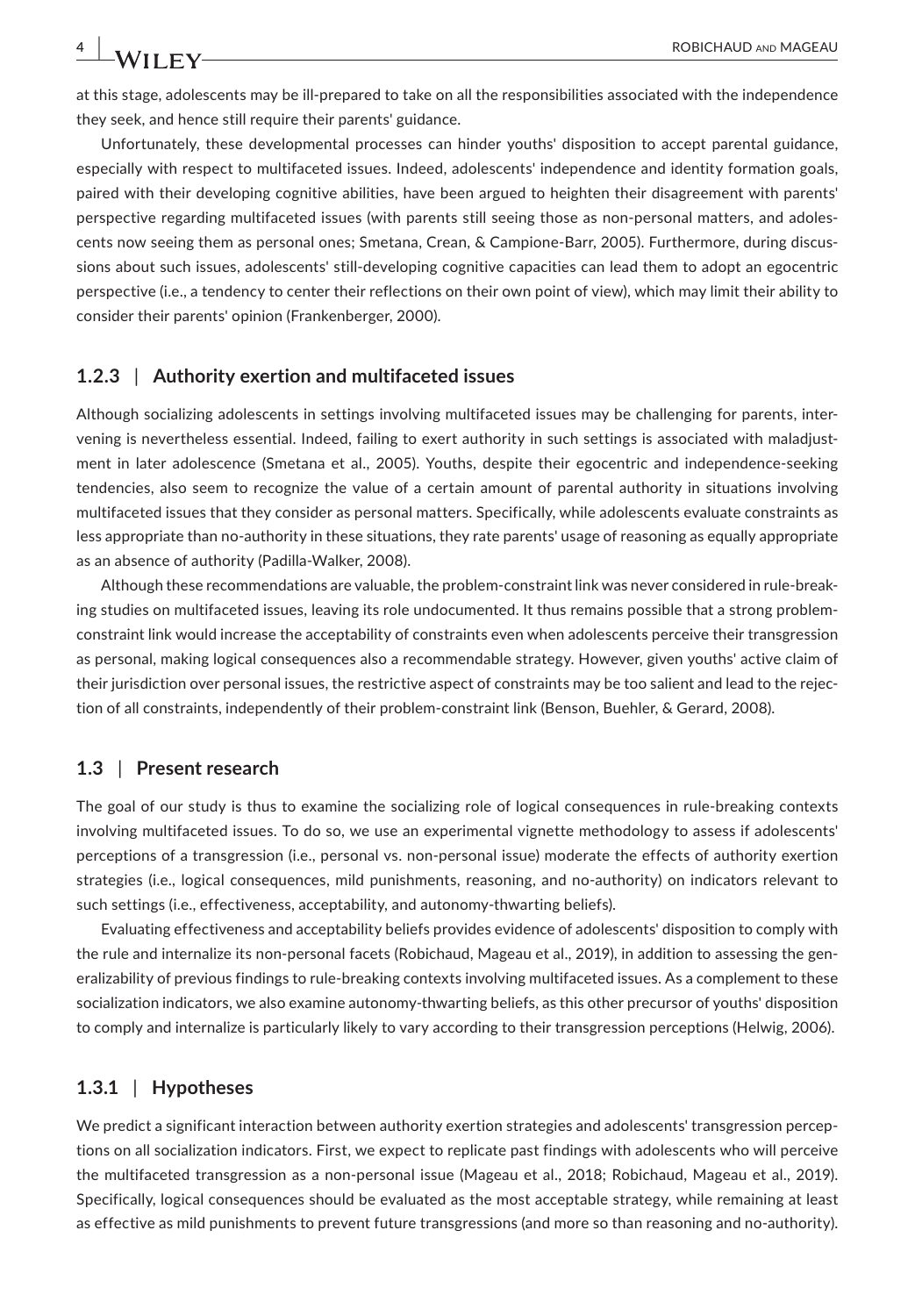We also anticipate that logical consequences will have an advantage over mild punishments in terms of autonomythwarting. Indeed, the orientation of mild punishments toward aversiveness should make this strategy more at odds with adolescents' individuality and thus most autonomy‐thwarting. In contrast, logical consequences' orien‐ tation toward problem‐solving should minimize its constraining aspect and hence have a more limited impact on adolescents' need for autonomy.

For adolescents categorizing the transgression as personal, however, we expect that they will evaluate logical consequences and mild punishments as the two less acceptable and most autonomy-thwarting strategies. In contrast, we predict that they will perceive reasoning as more acceptable than both constraint strategies (i.e., to a similar extent than no‐authority) and less autonomy‐thwarting. Finally, we expect that the unacceptability and autonomy-thwarting aspects of constraints will hinder their effectiveness to prevent future transgressions, compared to reasoning and no‐authority (Van Petegem et al., 2015).

# **2** | **METHOD**

## **2.1** | **Participants**

A total of 214 high school adolescents, aged between 14 and 18 years old (*M* = 15.28 years, *SD* = 0.79 years; 102 girls), participated in this study. Participants were part of a larger research on parenting and, as such, they also took part in Robichaud, Mageau et al. (2019)'s study, although different manipulations and variables were examined. About two thirds (64.4%) of the sample were born in Canada, while the rest originated from countries in Africa (16.6%), the American continents (9.8%), Europe (6.8%), and Asia (2.4%).<sup>1</sup> In comparison, less than a third of adolescents' parents were born in Canada (mothers *=* 31.3%; fathers *=* 26.2%); the remainders originated from different countries around the globe. Regarding their education, roughly half of them had a university certification (mothers *=* 56.1%; fathers *=* 50.9%), 19.2% had another post‐secondary diploma, and the rest had a high school diploma as their highest certification (mothers *=* 14.0%; fathers *=* 18.2%) or had not finished high school (moth‐ ers = 10.7%; fathers = 11.7%). Because the majority of adolescents (65.4%) did not know their family's revenue, we could not include this variable in the study.

# **2.2** | **Procedure**

## **2.2.1** | **Questionnaire**

We asked adolescents to complete a two-part questionnaire at their high school. In the first part of the questionnaire, adolescents read comic strips illustrating mother–youth interactions in a persistent rule‐breaking situation previously validated as involving a multifaceted issue (Smetana & Asquith, 1994). More precisely, the depicted adolescents (a girl or a boy, depending on participants' gender) decide to wear a nose ring to go to their friend's house, although their mothers disagree, based on non‐personal concerns (i.e., the untidy look it gives and the offensive impact it may have on others). In line with past procedures (e.g., Robichaud, Mageau et al., 2019), each participant read four comic strips illustrating this situation, and reported their beliefs regarding the different authority strategies presented in the comic strips (i.e., effectiveness to prevent future transgressions and acceptability) and their impact on their need for autonomy. In the second part, demographics and scales that were part of the broader study on parenting were presented.

# **2.2.2** | **Experimental manipulation**

We manipulated authority exertion strategies by presenting in each of the four comic strips a different parental reaction to the depicted transgression. In the first three images of the comic strips, mothers remind the rule to their adolescents in an autonomy‐supportive way. Specifically, they state their disagreement ("I do not agree with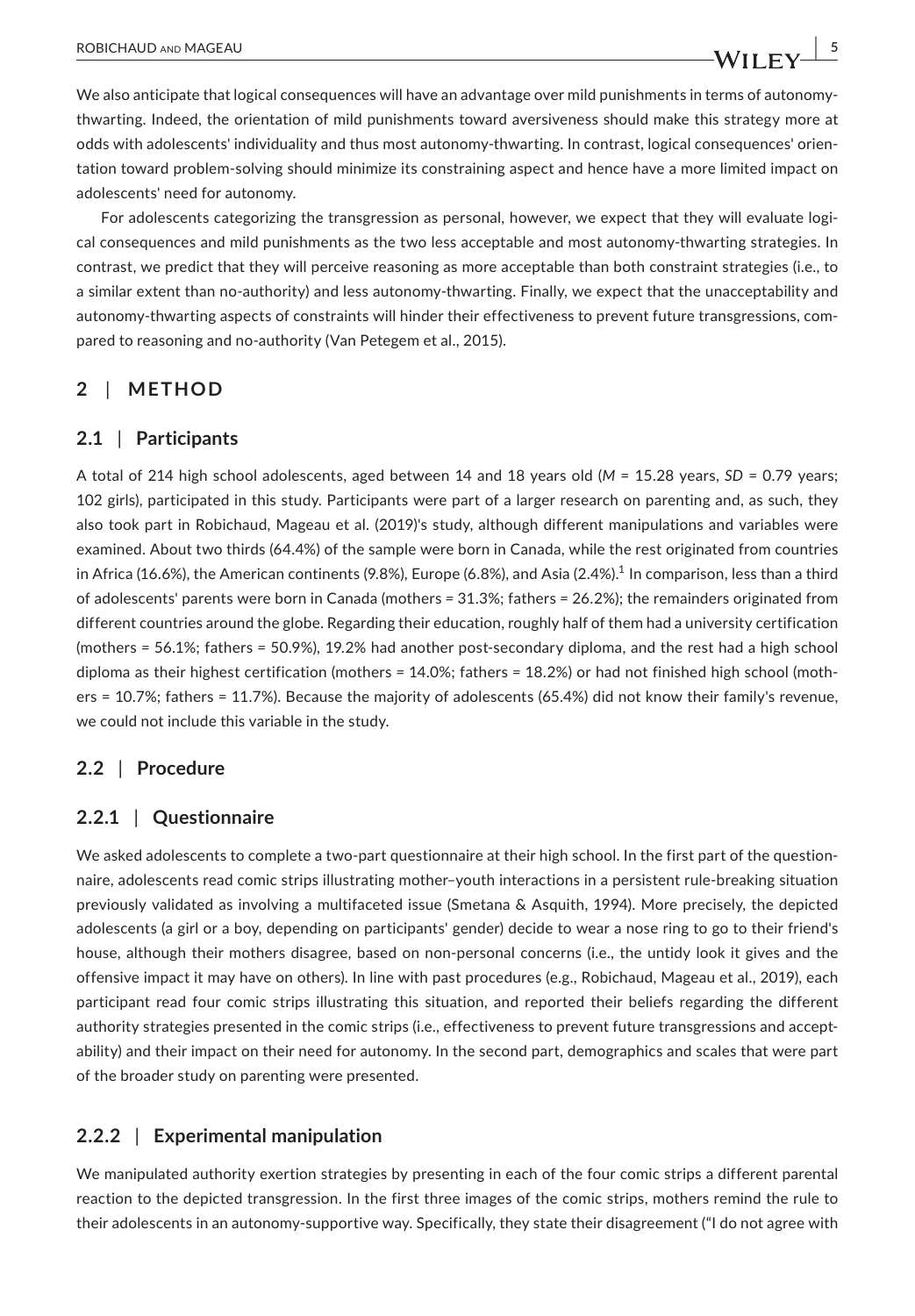wearing a nose ring"; all conditions), acknowledge their adolescents' perspective ("I know that you find your piercing pretty and that you like wearing it"; all conditions), offer a rationale for their concerns ("It looks untidy"; all conditions except the no‐authority condition), and assert their expectations regarding adolescents' behaviors ("I expect that you remove it before going to your friend's house"; constraint conditions only).

In the last image of the comic strips, adolescents decide that they will not remove their nose ring, and their mothers react. In the no‐authority condition, mothers do not intervene and drive their adolescents to their friend's house, even though they keep their nose ring. In the reasoning condition, they provide another rationale ("Some persons can also be offended, especially if they are not used to seeing one") and drive their adolescents to their friend's house, again without imposing compliance. In the mild punishment condition, mothers emit a constraint that is unrelated to the problem created by their adolescents' misdeed; they withdraw youths' privilege to watch television, and drive them to their friend's house (weak problem‐constraint link). Finally, in the logical conse‐ quence condition, mothers exert a constraint in a way that addresses the transgression-induced problem: they state that they will drive their adolescents to their friend's house another evening, when they will have removed their nose ring (strong problem‐constraint link).

#### **2.2.3** | **Validity**

To ensure the validity of our manipulation, we included two verifications: one to confirm that the problem‐con‐ straint link was stronger for the logical consequence than for the mild punishment, and one to ensure that the impact of the problem-constraint link's strength would not be confounded with a difference in constraints' harshness (Grusec & Goodnow, 1994). To increase the external validity of our results and maximize the probability that participants' reactions to the comic strips would resemble their reactions in real‐life settings, we followed Aguinis and Bradley (2014)'s recommendations. Notably, we (a) used a counterbalanced repeated measure design (where each participant was exposed to all authority exertion strategies), so that individual covariates would be equally represented across experimental conditions, (b) added images to the text and matched the comic strips' characters to participants' gender to favor their immersion in the scenario, and (c) limited the length and number of comic strips to minimize fatigue. Figure 1 presents the logical consequence's comic strip. Table 1 presents the stories for the other conditions.

#### **2.3** | **Measures**

#### **2.3.1** | **Problem‐constraint link**

We evaluated the problem-constraint link's strength by asking participants to indicate to which extent they believed that each constraint strategy was logically linked to the problem created by the transgression. More pre‐ cisely, participants reported after reading each constraint comic strip their level of agreement with the following statement: "In my opinion, the parent's intervention is logically related to the adolescent's behaviour," using a 5‐point scale (1 = *Do not agree at all* to 5 = *Completely agree*). This question has differentiated logical conse‐ quences from mild punishments in research reporting significant differences between both constraint strategies (Robichaud, Mageau et al., 2019), suggesting good validity.

#### **2.3.2** | **Harshness of constraint strategies**

To evaluate the harshness of the constraint strategies, we asked participants to indicate after reading each con‐ straint comic strip their level of agreement with the following statement: "In my opinion, the parent's intervention is harsh," using a 5‐point scale (1 = *Do not agree at all* to 5 = *Completely agree*).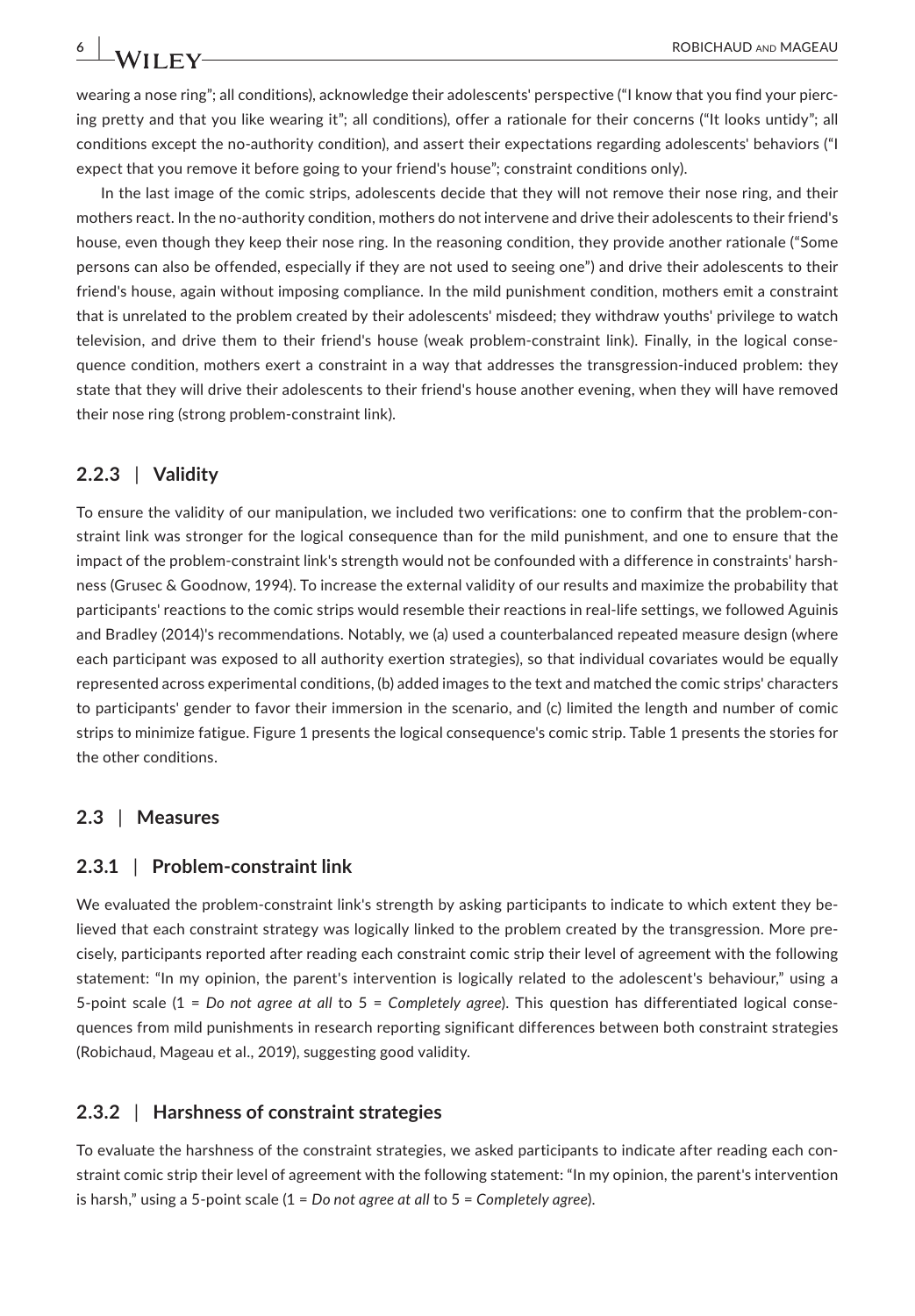

FIGURE 1 Comic strip for the logical consequence condition

## **2.3.3** | **Transgression perceptions**

We used Smetana and Asquith (1994)'s procedure to assess participants' perceptions of the issue underlying the depicted rule-breaking behavior. Precisely, we asked participants to indicate after reading the logical consequence scenario which of the three following categories they believed the transgression belonged to: (A) always wrong, whether or not the parent says so (moral issue), (B) wrong only if the parent says so (conventional issue), or (C) not an issue of right or wrong—up to the individual (personal issue). Categorizing a rule‐breaking behavior in (A) or (B) implies that participants perceive the transgression as a non-personal issue. Categorizing it in (C) indicates that they perceive it as a personal one. This procedure discriminates with validity transgression perceptions (Robichaud, Mageau et al., 2019; Smetana & Asquith, 1994).

## **2.3.4** | **Effectiveness**

For each comic strip, we evaluated the effectiveness of the different authority exertion strategies to prevent future transgressions by asking adolescents to report their level of agreement with the following statement: "In my opinion, the parent's intervention is effective in preventing this situation from repeating itself," using a 5‐point scale (1 = *Do not agree at all* to 5 = *Completely agree*). This item was successfully used in previous studies (e.g., Mageau et al., 2018) and demonstrated good validity.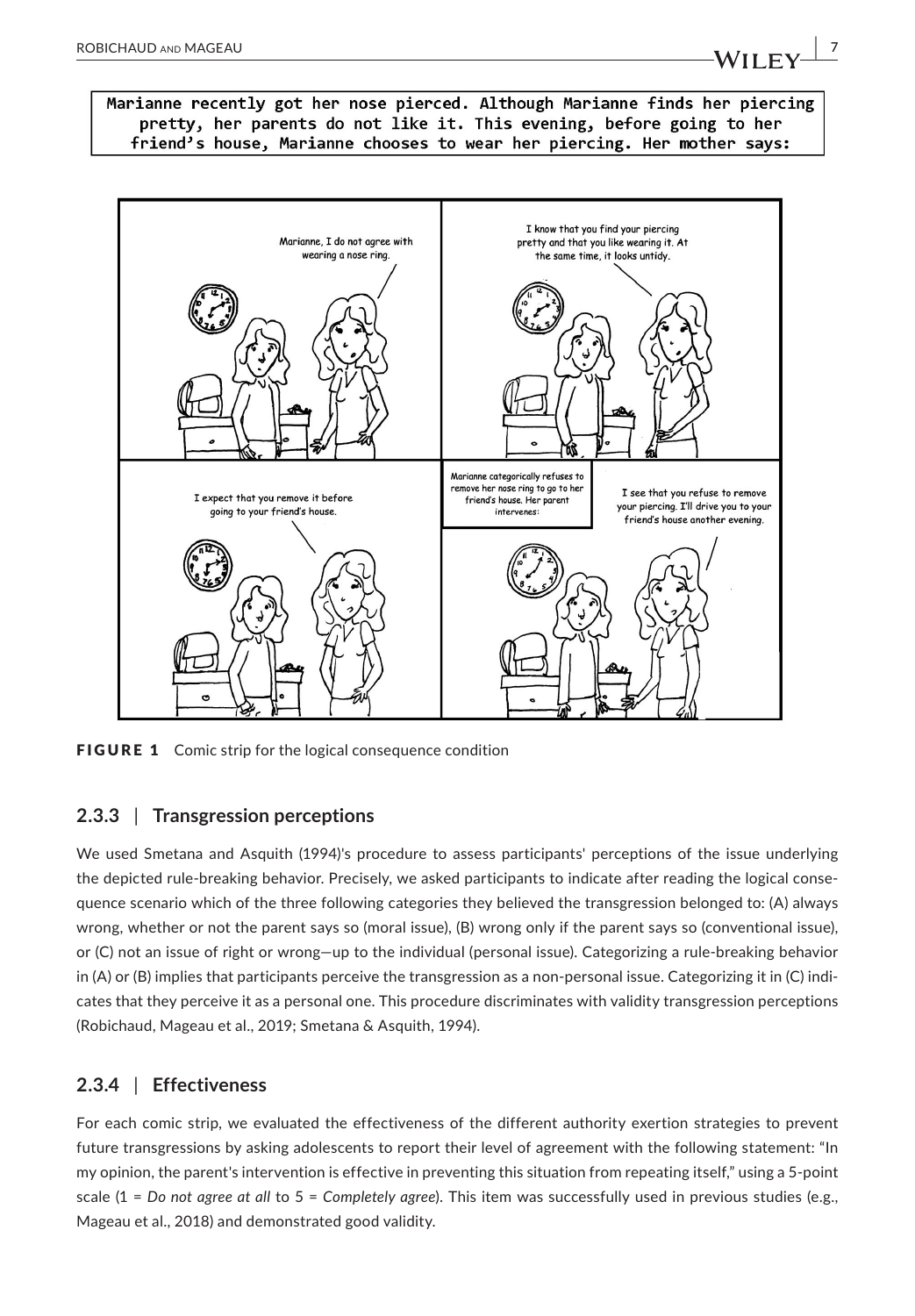TABLE 1 Stories for the comic strips. Context: Marianne recently got her nose pierced. Although Marianne finds her piercing pretty, her parents do not like it. This evening, before going to her friend's house, Marianne chooses to wear her piercing. Her mother says:

| Condition           | <b>Story</b>                                                                                                                                               |  |  |
|---------------------|------------------------------------------------------------------------------------------------------------------------------------------------------------|--|--|
| Logical consequence | This story is depicted in Figure 1's comic strip.                                                                                                          |  |  |
| Mild punishment     | Image 1- Mother: Marianne, I do not agree with wearing a nose ring.                                                                                        |  |  |
|                     | Image 2- I know that you find your piercing pretty and that you like wearing it. At<br>the same time, it looks untidy.                                     |  |  |
|                     | Image 3- Mother: I expect that you remove it before going to your friend's house.                                                                          |  |  |
|                     | Image 4- Marianne categorically refuses to remove her nose ring to go to her<br>friend's house. Her parent is leaving to drive her and intervenes:         |  |  |
|                     | Mother: I see that you refuse to remove your piercing. Since you refuse to re-<br>move it, you are no longer allowed to watch television!                  |  |  |
| Reasoning           | Image 1- Mother: Marianne, I do not agree with wearing a nose ring.                                                                                        |  |  |
|                     | Image 2- Mother: I know that you find your piercing pretty and that you like<br>wearing it.                                                                |  |  |
|                     | Image 3- Mother: At the same time, it looks untidy.                                                                                                        |  |  |
|                     | Image 4- Marianne categorically refuses to remove her nose ring to go to her<br>friend's house. Her parent is leaving to drive her and intervenes:         |  |  |
|                     | Mother: Marianne, wearing a nose ring looks untidy. Some persons can also be<br>offended, especially if they are not used to seeing one.                   |  |  |
| No-authority        | Image 1- Mother: Marianne, I know that you find your piercing pretty and that<br>you like wearing it.                                                      |  |  |
|                     | Image 2- Mother: At the same time, I do not agree with wearing a nose ring.                                                                                |  |  |
|                     | Image 3- Marianne categorically refuses to remove her nose ring to go to her<br>friend's house. Her parent is leaving to drive her and does not intervene: |  |  |
|                     | Mother: It's time to go to your friend's house.                                                                                                            |  |  |
|                     | Image 4- Marianne takes her bag and leaves.                                                                                                                |  |  |

# **2.3.5** | **Acceptability**

For each comic strip, we measured the acceptability of authority exertion strategies by asking adolescents to indicate their level of agreement with the following statement: "In my opinion, the parent's intervention is acceptable," using a 5‐point scale (1 = *Do not agree at all* to 5 = *Completely agree*). This item was also used and validated in past studies using similar experimental settings, detecting differences in interpersonal climates and authority exertion strategies (e.g., Robichaud, Lessard et al., 2019).

# **2.3.6** | **Autonomy‐thwarting**

We assessed the role of authority exertion strategies on autonomy-thwarting beliefs using one item of the Basic Psychological Need Satisfaction and Frustration Scale (BPNSFS, Chen et al., 2015). After reading each comic strip, youths indicated to which extent they thought their need for autonomy would have been thwarted by the parental intervention if they had been the adolescent in the story ("I would have felt forced to do something I wouldn't have chosen to do"), using a 5‐point scale (1 = *Do not agree at all* to 5 = *Completely agree*). We chose this item based on its higher factor loading and adaptability to rule-breaking contexts. The autonomy-thwarting subscale of the BPNSFS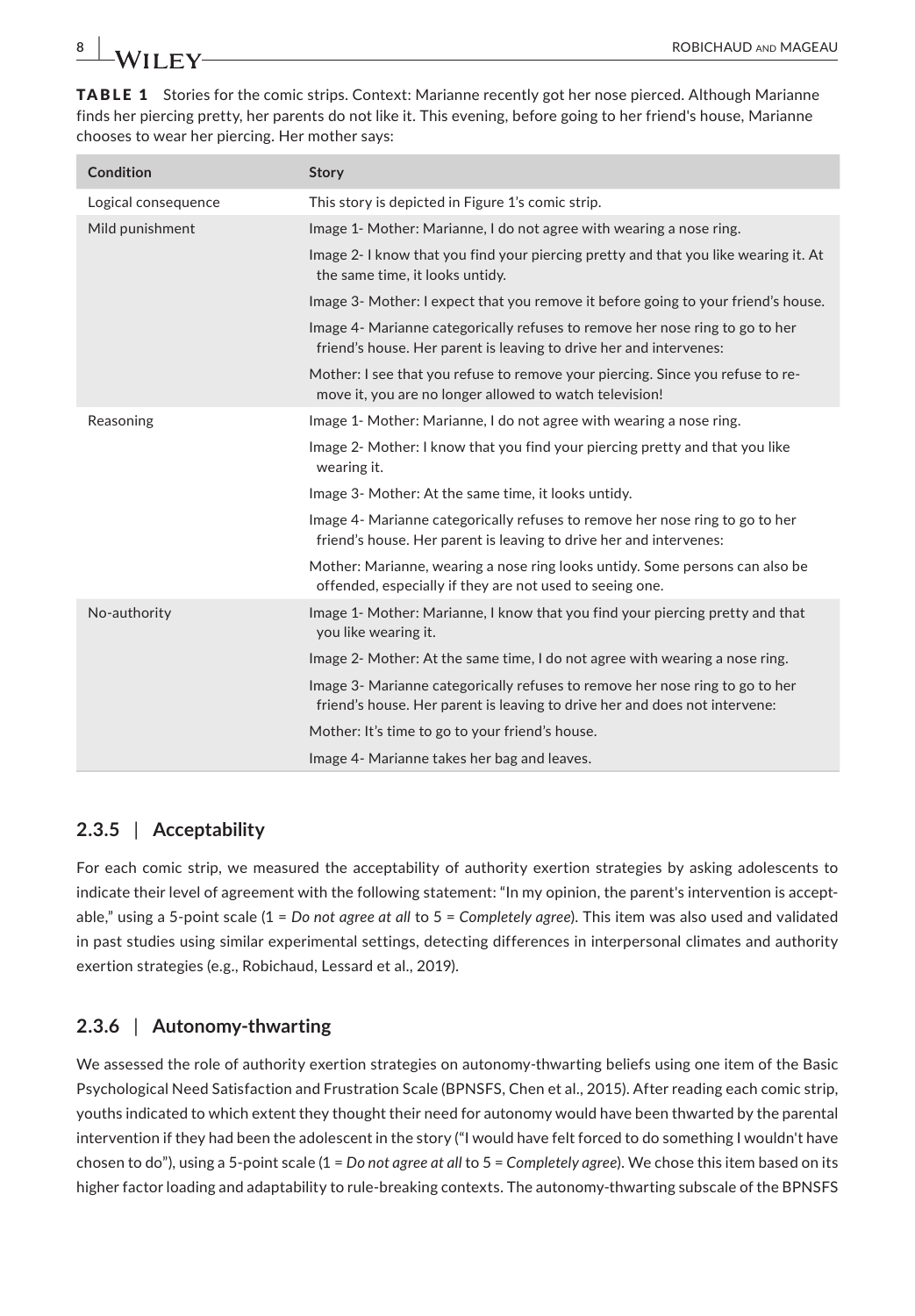is reliable (*α* ranging from 0.71 to 0.77) and valid, being negatively related to life satisfaction and positively to depressive symptoms across cultures (Chen et al., 2015).

## **2.4** | **Plan of analyses**

Prior to conducting the main analyses, we examined whether there was notable missing data (i.e., more than 5%, Tabachnick & Fidell, 2001). We also confirmed the validity of our comic strips by verifying that, independently of participants' perceptions of the issue underlying the transgression, (a) the logical consequence had a stronger problem‐constraint link than the mild punishment (*t*‐test) and (b) both constraint strategies were judged as equally harsh (*t*-test). Finally, we ensured that sufficient variation occurred between participants' transgression perceptions to test an interaction effect (i.e., ratio inferior to 90:10, Rummel, 1970).

For the main analyses, we performed a MANOVA to verify the presence of a significant interaction effect of authority exertion strategies and transgression perceptions at the multivariate level. We then conducted three re‐ peated-measures' ANOVAs adjusted for potential deviations of the sphericity assumption with the Greenhouse-Geisser correction, followed by Bonferroni‐adjusted post hoc comparisons, to evaluate the impact of authority exertion strategies (i.e., logical consequence, mild punishment, reasoning, and no-authority) as moderated by adolescents' perceptions of the issue underlying the transgression (i.e., personal vs. non‐personal) on effectiveness, acceptability, and autonomy-thwarting beliefs. Given that the only between-subject variable involved in the study (i.e., participants' perceptions of the issue underlying the transgression) is a moderator of within‐subject differ‐ ences, we did not include any covariate in the analyses.

## **3** | **RESULTS**

## **3.1** | **Preliminary analyses**

## **3.1.1** | **Missing data**

Less than 5% of the data were missing (i.e., 1.69%), such that they were considered to be missing completely at random. Missing data were not further treated.

## **3.1.2** | **Transgression perceptions**

About 61.30% of the participants categorized the issue underlying adolescents' transgression as non‐personal (moral or conventional), while the rest (38.70%) categorized it as personal. This variation being sufficient for mod‐ eration analyses, we proceeded with our investigation.

## **3.1.3** | **Problem‐constraint link and harshness of constraint strategies**

Results first showed no significant interaction between participants' transgression perceptions and the type of constraints (i.e. logical consequence vs. mild punishment) on participants' evaluation of the constraints' problem‐ constraint link and harshness level, both *p* ≥ .332. Paired *t*‐tests then confirmed the validity of our manipulation by showing that adolescents perceived the logical consequence (*M* = 2.91, *SD* = 1.41) as having a stronger problem‐ constraint link than the mild punishment  $(M = 2.38, SD = 1.40)$ ,  $t(205) = 4.46, p < .001, d = 0.38$ , without however perceiving differences in terms of harshness (logical consequence, *M =* 2.94, *SD =* 1.35; mild punishment, *M* = 2.99, *SD* = 1.39), *t*(208) = 0.45, *p =* .655.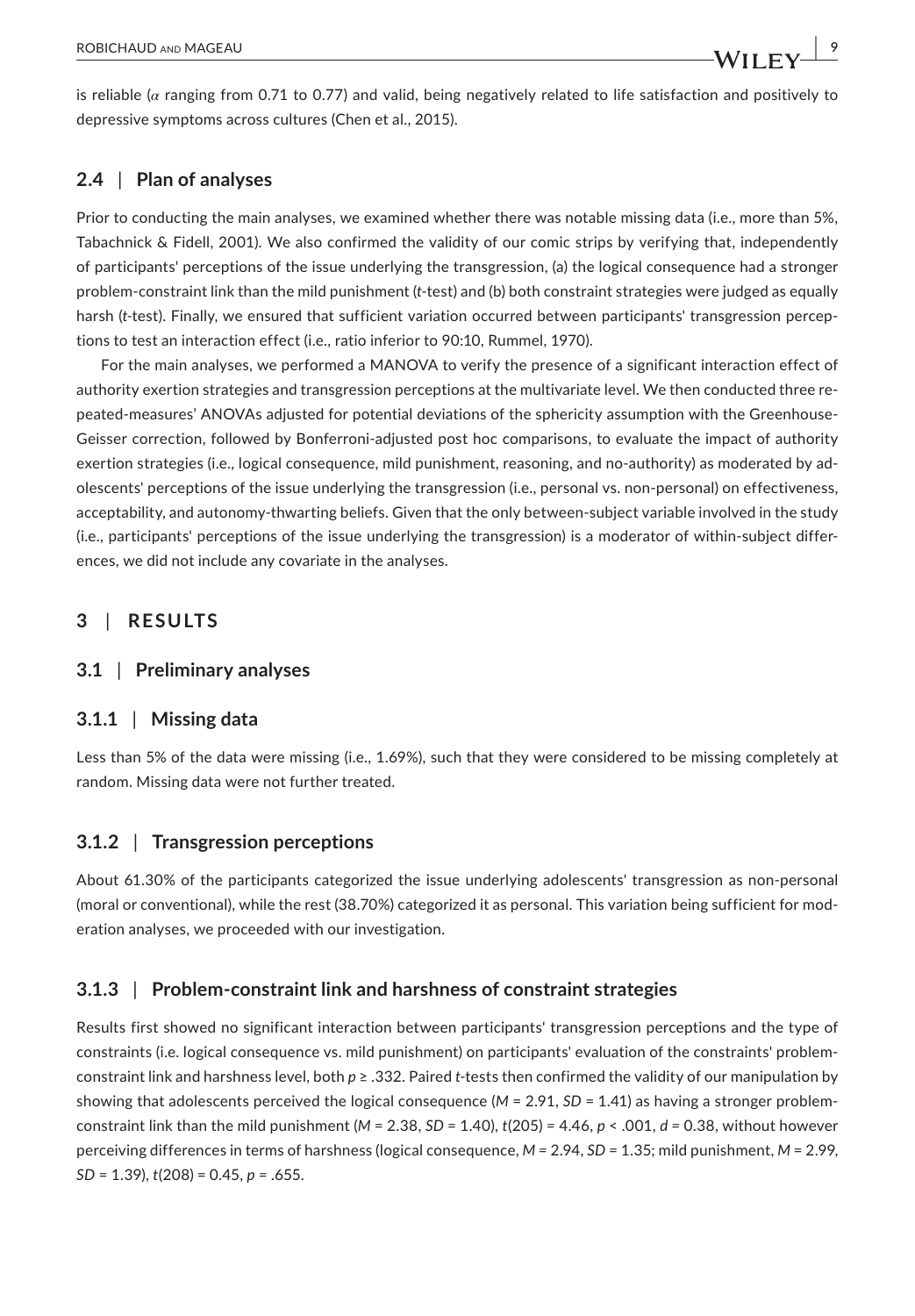## **3.2** | **Main analyses**

## **3.2.1** | **Multivariate effect**

We first observed a significant interaction effect at the multivariate level, Wilks' Λ = 0.83,  $F_{exact}$ (6, 175) = 6.10, *p <* 0.001, *τ* <sup>2</sup> = 0.17, and thus proceeded with analyses at the univariate level for each dependent variable. Means and standard deviations for each dependent variable in each condition are presented in Table 2. Significant mean differences reported in the main analyses have *p*‐values below .05.

# **3.2.2** | **Effectiveness**

There was a significant interaction effect between authority exertion strategies and adolescents' transgression perceptions on effectiveness beliefs, *F*(2.77, 809.41) = 3.192, *p* = .027,  $\eta^2_\rho$  = 0.02. For adolescents who categorized the transgression as non‐personal, a significant simple effect of authority exertion strategies was observed, *F*(2.88, 492.05) = 40.48, *p* < .001,  $\eta_p^2$  = 0.26. Replicating past findings, adolescents rated both constraint strategies (logical consequence, *M =* 3.16, *SD =* 1.41; and mild punishment, *M =* 2.78, *SD =* 1.36) as more effective than rea‐ soning (*M =* 2.22, *SD =* 1.19), which was in turn more effective than no‐authority (*M =* 1.53, *SD =* 1.08). Although adolescents rated the logical consequence as more effective than the mild punishment, this difference was marginally significant rather than statistically significant, *p* = .078.

For adolescents who categorized the transgression as personal, a significant simple effect of authority exertion strategies was also found, *F*(2.48, 327.35) = 8.91, *p* < .001,  $\eta_p^2$  = 0.11, although the pattern of differences changed. More precisely, adolescents still rated no‐authority (*M = 1.52*, *SD* = 1.11) as significantly less effective than all other strategies, but did not perceive significant differences in terms of effectiveness between the logical consequence (*M =* 2.49, *SD* = 1.37), the mild punishment (*M =* 2.28, *SD* = 1.33), and reasoning (*M =* 2.15, *SD* = 1.22).

# **3.2.3** | **Acceptability**

We observed a significant interaction effect between authority exertion strategies and adolescents' transgression perceptions on acceptability beliefs, *F*(2.55, 1,010.49) = 17.01, *p* < .001,  $\eta^2_\rho$  = 0.08. For adolescents who categorized the transgression as non‐personal, a significant simple effect of authority exertion strategies was observed, *F*(2.61, 560.15) = 14.74, *p* < .001,  $\eta_p^2$  = 0.11. Replicating once again past results, adolescents believed the logical consequence to be the most acceptable strategy ( $M = 3.18$ ,  $SD = 1.35$ ), differing significantly from the mild punishment ( $M = 2.83$ ,  $SD = 1.12$ ) and reasoning ( $M = 2.75$ ,  $SD = 1.37$ ), which in turn did not differ from each other.

|               | <b>TABLE 2</b> Means (SD) of adolescents' perceived effectiveness and acceptability of the employed authority |
|---------------|---------------------------------------------------------------------------------------------------------------|
|               | exertion strategies and autonomy-thwarting beliefs according to their perceptions of the issue underlying the |
| transgression |                                                                                                               |

|                      |              | No-authority   | Reasoning         | Mild punishment  | Logical consequence         |
|----------------------|--------------|----------------|-------------------|------------------|-----------------------------|
| <b>Effectiveness</b> | Non-personal | $1.53(1.08)^a$ | 2.22 $(1.19)^{b}$ | $2.78(1.36)^c$   | $3.16(1.41)^c$              |
|                      | Personal     | $1.52(1.11)^a$ | $2.15(1.22)^{b}$  | $2.28(1.33)^{b}$ | 2.49 $(1.37)^{b}$           |
| Acceptability        | Non-personal | $2.17(1.35)^a$ | $2.75(1.37)^{b}$  | $2.83(1.12)^{b}$ | $3.18(1.35)^c$              |
|                      | Personal     | $3.05(1.61)^a$ | $2.74(1.36)^a$    | $2.14(1.20)^{b}$ | 2.44 $(1.36)$ <sup>ab</sup> |
| Autonomy-thwarting   | Non-personal | $2.44(1.45)^a$ | $2.97(1.37)^{b}$  | $3.35(1.36)^c$   | 3.22 $(1.35)^{bc}$          |
|                      | Personal     | $2.53(1.60)^a$ | $3.21(1.55)^{b}$  | 4.00 $(1.134)^c$ | 4.00 $(1.31)^c$             |

*Note:* For each row, means with different subscripts differ significantly at *p <* .05.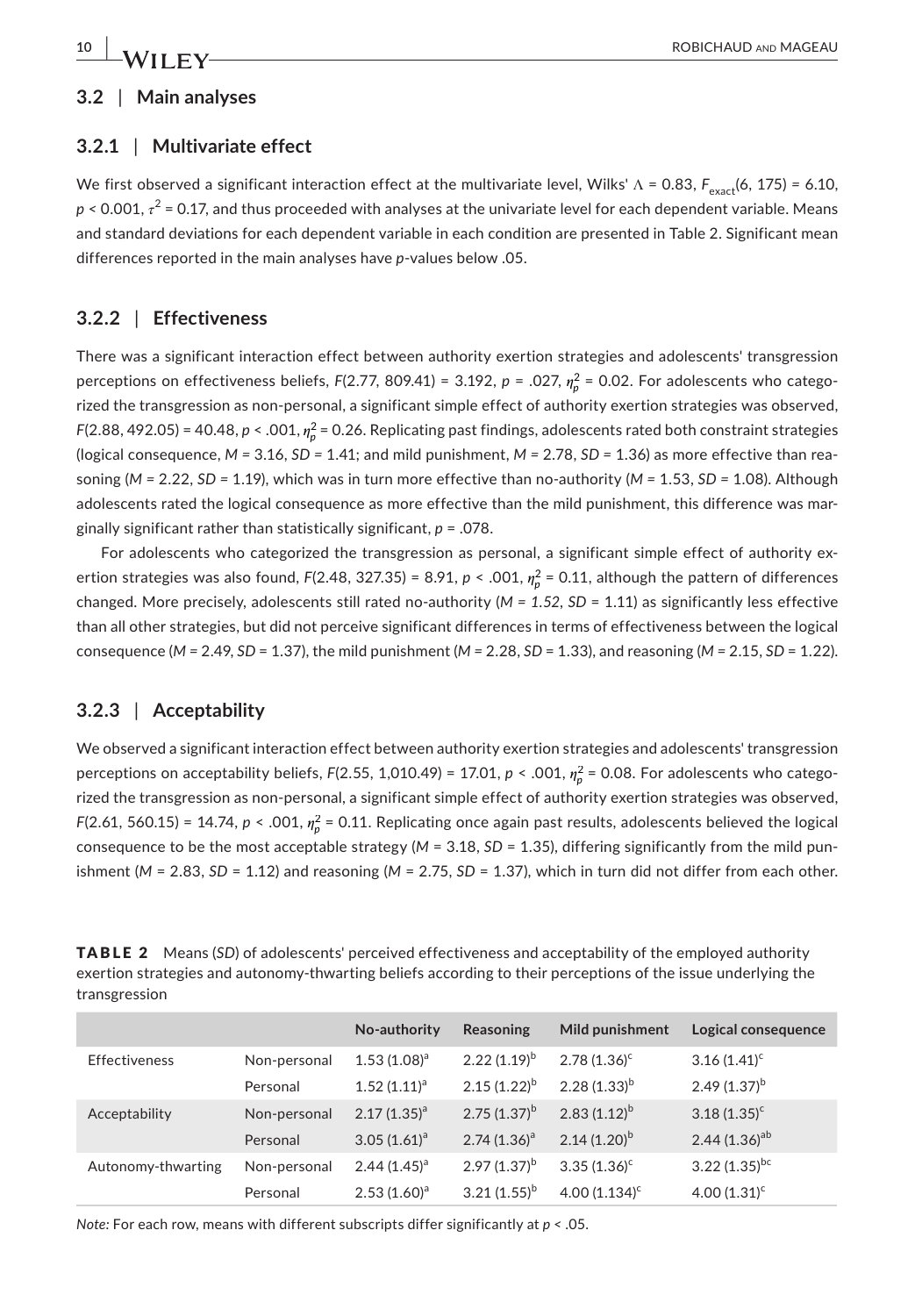Exerting no-authority (*M* = 2.17, *SD* = 1.35) was perceived as the least acceptable strategy, being significantly lower than all other strategies.

For adolescents who categorized the transgression as personal, a significant simple effect of authority exertion strategies was also found, *F*(2.45, 450.34) = 6.48, *p* = .001,  $\eta^2_\rho$  = 0.08, but the pattern of differences changed. In this context, the mild punishment ( $M = 2.14$ ,  $SD = 1.20$ ) was perceived as the least acceptable strategy, differing significantly from reasoning (*M* = 2.74, *SD* = 1.36) and no‐authority (*M* = 3.05, *SD* = 1.61), the two latter not differ‐ ing from each other. The logical consequence (*M* = 2.44, *SD* = 1.36) was situated in between the mild punishment and the other strategies but did not statistically differ from any conditions.

## **3.2.4** | **Autonomy‐thwarting**

Finally, we found a significant interaction effect between authority exertion strategies and adolescents' trans‐ gression perceptions on autonomy‐thwarting beliefs, *F*(2.67, 531.09) = 3.67, *p* = .016, *𝜂*<sup>2</sup> *<sup>p</sup>* = 0.02. For adolescents who categorized the transgression as non‐personal, a significant simple effect of authority exertion strategies was observed,  $F(2.76, 339.72) = 17.18$ ,  $p < .001$ ,  $\eta_p^2 = 0.12$ . Adolescents believed that the mild punishment (M = 3.35, *SD* = 1.36) was the most autonomy‐thwarting strategy, being evaluated as significantly more frustrating than reasoning (*M* = 2.97, *SD* = 1.37) which was in turn more frustrating than no-authority (*M* = 2.44, *SD* = 1.45). The logical consequence (*M* = 3.22, *SD* = 1.35) was situated in between the mild punishment and reasoning but did not significantly differ from either.

For adolescents who categorized the transgression as personal, a significant simple effect of authority exertion strategies was also found, *F*(2.46, 187.09) = 23.29, *p* < .001,  $\eta_p^2$  = 0.24, but the pattern of differences changed. In this context, both constraint strategies (logical consequence, *M =* 4.00, *SD =* 1.31; mild punishment, *M =* 4.00, *SD =* 1.34) were perceived as equally more autonomy‐thwarting than reasoning (*M =* 3.21, *SD =* 1.55), which in turn was more thwarting than no‐authority (*M =* 2.53, *SD =* 1.60).

## **4** | **DISCUSSION**

The goal of our study was to extend past work on the socializing role of logical consequences to rule‐breaking con‐ texts involving multifaceted issues. To do so, we asked adolescents to read comic strips depicting parent–youth interactions in a multifaceted setting. We then assessed how adolescents' perceptions of the issue underlying the transgression (i.e., personal vs. non‐personal) influenced the effect of logical consequences and other parental authority exertion strategies (i.e., mild punishments, reasoning, and no-authority) on effectiveness, acceptability, and autonomy‐frustration beliefs.

#### **4.1** | **Authority exertion in response to transgressions categorized as non‐personal**

Results first showed that adolescents' transgression perceptions moderated the impact of authority exertion strategies on all variables. When adolescents categorized the transgression as a non-personal issue, past results were replicated and enhanced. Adolescents rated the logical consequence as at least as effective as the mild punishment to prevent future transgressions (i.e., more so than reasoning and no-authority) and as the most acceptable strategy of all. Furthermore, contrary to the mild punishment, they did not perceive the logical consequence as more autonomy‐thwarting than reasoning. However, neither did they perceive it as differing from the mild punishment.

The unexpected absence of difference between the logical consequence and the mild punishment on auton‐ omy-thwarting calls for further investigation. Indeed, because acceptability beliefs are argued to be negatively associated with threats to autonomy (Grusec & Goodnow, 1994), one could expect that logical consequences' greater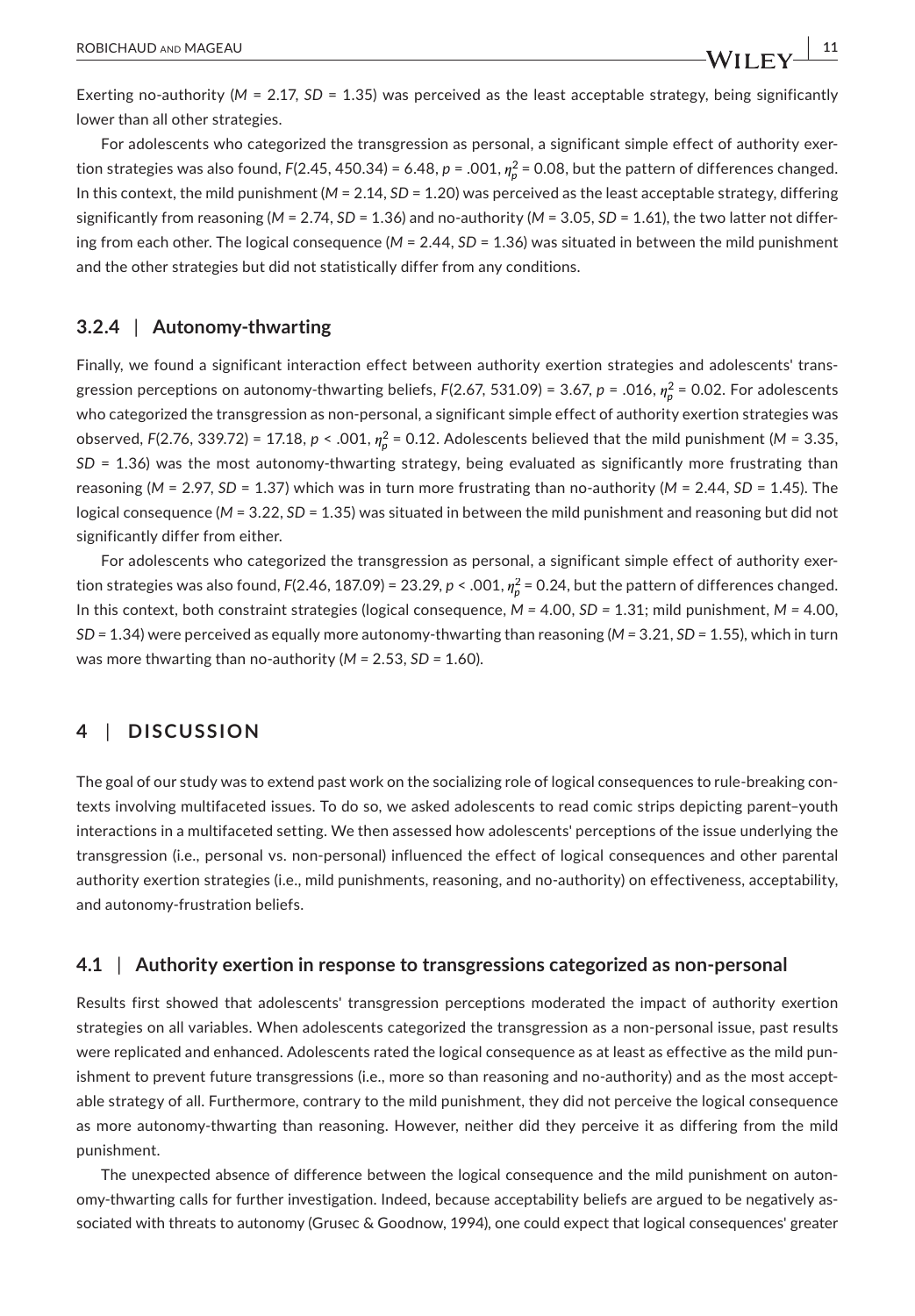acceptability would result in less autonomy‐frustration feelings than mild punishments. However, it is possible that adolescents consider logical consequences as more acceptable than mild punishments even though both constraints thwart their autonomy because, with logical consequences, youths are more actively involved in successfully improving others' welfare or family harmony, which in turn could foster acceptability beliefs through increased perceptions of competence and affiliation (Ryan & Deci, 2017). It may also be possible that adolescents' salient concerns for independence and identity formation in settings involving multifaceted issues make them particularly sensitive to autonomy-thwarting feelings, even when they categorize the transgression as non-personal (Helwig, 2006). Consequently, they may fail to see how logical consequences and mild punishments could differentially impact their autonomy. Given that adolescents' perceptions of parental interventions are the ultimate determinant of the ensued socializing impact of these interventions (Soenens, Vansteenkiste, & Petegem, 2015), future research should examine the role of constraints on additional aspects of adolescents' experience to clarify their effects on autonomy.

#### **4.2** | **Authority exertion in response to transgressions categorized as personal**

Adolescents who categorized the transgression as a personal matter perceived the logical consequence and the other strategies differently. Indeed, they rated the effectiveness of constraint strategies to prevent future trans‐ gressions rather poorly (i.e., only as highly as reasoning), and clearly evaluated them as the two most autonomythwarting interventions. Furthermore, they perceived them as less acceptable, with the logical consequence not statistically differing from any strategy and the mild punishment being evaluated as the least acceptable strategy. These results extend previous research by showing that the harmful effect of exerting constraints in response to transgressions perceived as personal issues does not appear to vary according to the problem‐constraint link' strength. Because teenagers claim personal jurisdiction over their behaviors in such situations and tend to adopt an egocentric perspective, they may solely focus on the hindering impact that constraints have on their goals and reject all constraint strategies consequently, making the problem‐constraint link strength irrelevant. The potential impact of constraints on others' welfare may also be less salient in these settings, such that emitting any constraint would be unlikely to contribute to adolescents' sense of competence or affiliation.

Compared to constraints, reasoning seemed like a preferable intervention to address personal issues. More precisely, while keeping in mind that youths' appreciation of constraints and reasoning was fairly low (e.g., their effectiveness and acceptability scores ranged from 2.14 to 2.75 on 5-point scales), adolescents perceived reasoning as equally effective to elicit future compliance as both constraint strategies, in addition to rating them as less autonomy-thwarting and as generally more acceptable. Furthermore, although they judged reasoning as more autonomy‐thwarting than a complete absence of authority, they rated it as equally acceptable and as more effective to prevent future transgressions than no-authority. Hence, by providing rationales in multifaceted settings categorized as personal issues, parents may be able to offer guidance to adolescents without overly thwarting their need for autonomy, thereby preventing the impeding effects of constraints or a lack of authority (Padilla‐Walker, 2008; Smetana et al., 2005).

#### **4.3** | **Authority exertion in response to transgressions involving multifaceted issues**

Taken together, these findings highlight certain general tendencies in adolescents' evaluation of authority exertion in rule‐breaking contexts involving multifaceted issues. Indeed, our results suggest that, regardless of ado‐ lescents' transgression perceptions, parents may elicit future compliance more effectively through verbal and constraint interventions than through an absence of authority, although the former strategies (and especially constraints with weak problem-constraint link) may come across as more autonomy-thwarting than the latter one. Yet, adolescents seem to acknowledge the relevance of authority exertion in rule‐breaking contexts involving multifaceted issues, as certain interventions (i.e., reasoning and logical consequences) were systematically rated as at least as acceptable as no‐authority.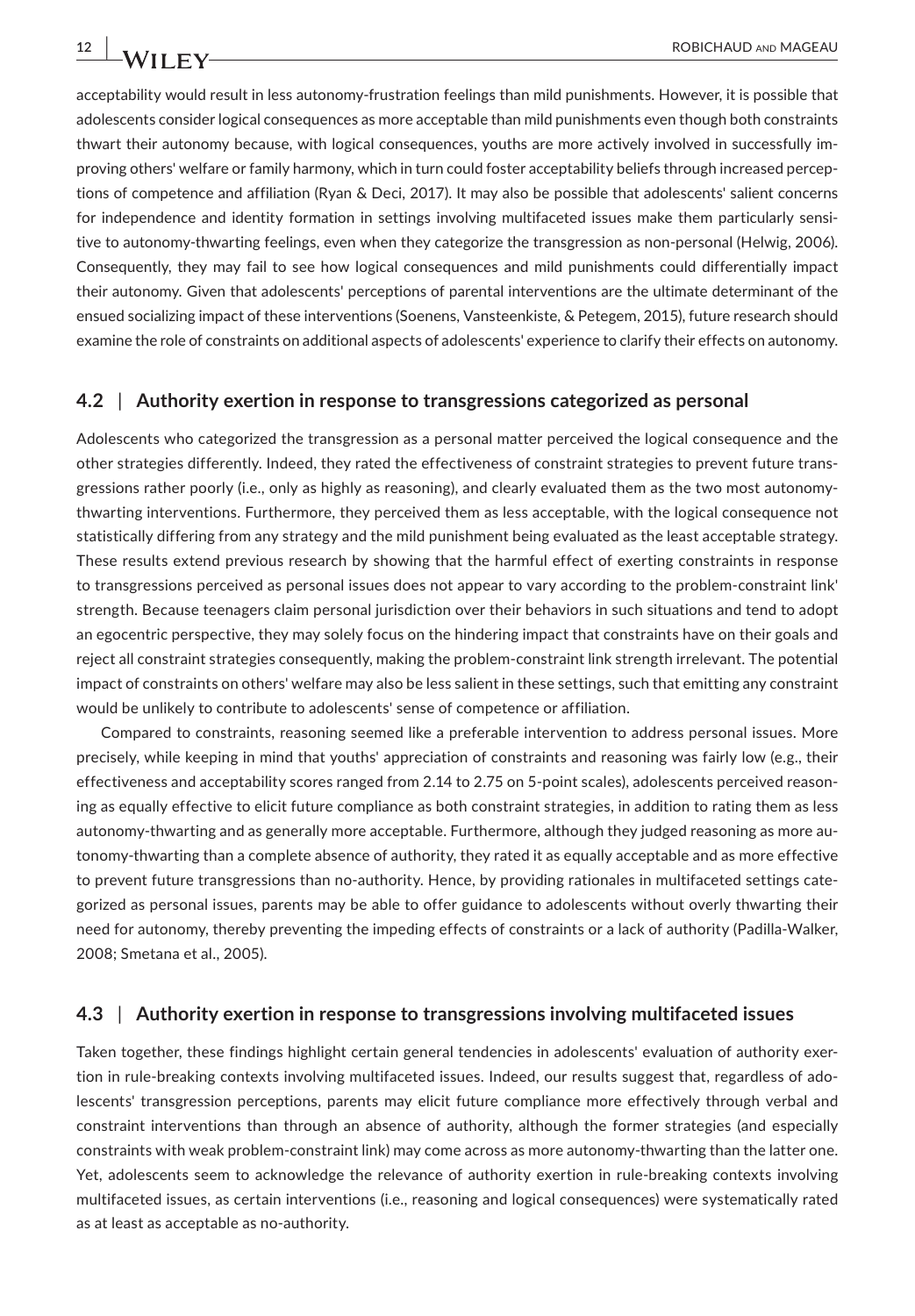In addition to underlying these general tendencies, the results also underscore the importance for research‐ ers to consider adolescents' perceptions of the issues underlying transgressions when they examine the role of authority exertion strategies in rule‐breaking contexts involving multifaceted issues. Indeed, assessing these perceptions offered relevant insights into the varying socialization impact of logical consequences and other strategies, which in turn can contribute to provide practical authority exertion guidelines to parents.

## **4.4** | **Limits and directions for future research**

#### **4.4.1** | **Methodology**

While the present results do offer interesting insights, they also come with noteworthy methodological limitations. First, the findings are based on comic strips depicting solely one transgression, consequently reducing the confidence in the reliability and content validity of the results. Of particular importance, the depicted multifac‐ eted transgression was based on a conventional issue (i.e., the social acceptability of wearing a nose ring), leaving unknown adolescents' perceptions of authority in multifaceted settings involving other non-personal issues (e.g., prudential ones). Future research is thus needed to examine whether adolescents' perceptions of the issues under‐ lying various multifaceted transgressions similarly moderate the socializing role of authority exertion strategies.

Second, although experimental vignette methodology offers the advantage of testing causality, it has the disadvantage of assessing anticipated reactions to hypothetical situations, leaving adolescents' actual reactions to real‐life parental authority unknown. While adolescents' evaluations of hypothetical parent–youth interactions and responses to actual interactions with their parents are similar (e.g., Van Petegem et al., 2015), future research should nevertheless evaluate the role of logical consequences in real-life settings to establish whether the observed anticipated effects translate into corresponding reactions.

## **4.4.2** | **Single items**

Another limitation of our present study pertains to the use of single items. Indeed, in addition to sometimes failing to measure psychological constructs reliably, single items may not grasp the full nuances of constructs, and hence limit the validity of the results (Diamantopoulos, Sarstedt, Fuchs, Wilczynski, & Kaiser, 2012). This limitation has particular implication for our assessment of autonomy-thwarting. Indeed, the item we chose was behaviorally oriented (i.e., "I would have felt forced to do something I wouldn't have chosen to do") rather than cognitively or emotionally oriented (e.g., "I would have found it difficult to feel that I could be myself"). As a result, it may have inflated the differences between the constraint conditions and the other conditions. Specifically, because the constraint conditions were the only one where mothers explicitly stated their expectations regarding adolescents' behaviors (i.e., "I expect that you remove [your nose ring] before going to your friend's house") and required them to behave in specific ways (i.e., by emitting constraints), logical consequences and mild punishments may have received higher scores on this specific behavior-oriented item (reasoning and no-authority potentially lower scores) than they would have received if they had answered an autonomy‐thwarting item tapping more specifically on adolescents' internal experiences. Hence, a more comprehensive measure of autonomy-thwarting should be used in future research aiming to clarify the effect of logical consequences on youths' need for autonomy.

#### **4.4.3** | **Stating expectations**

Future studies could also investigate whether stating expectations regarding youths' behaviors may, on its own, play a valuable socialization role. Given that expectation stating provides structuring information to adolescents, this may well be the case (Grolnick & Pomerantz, 2009). Such research could also look at how various combinations and order presentations of expectation stating and other strategies (e.g., reasoning and logical consequences)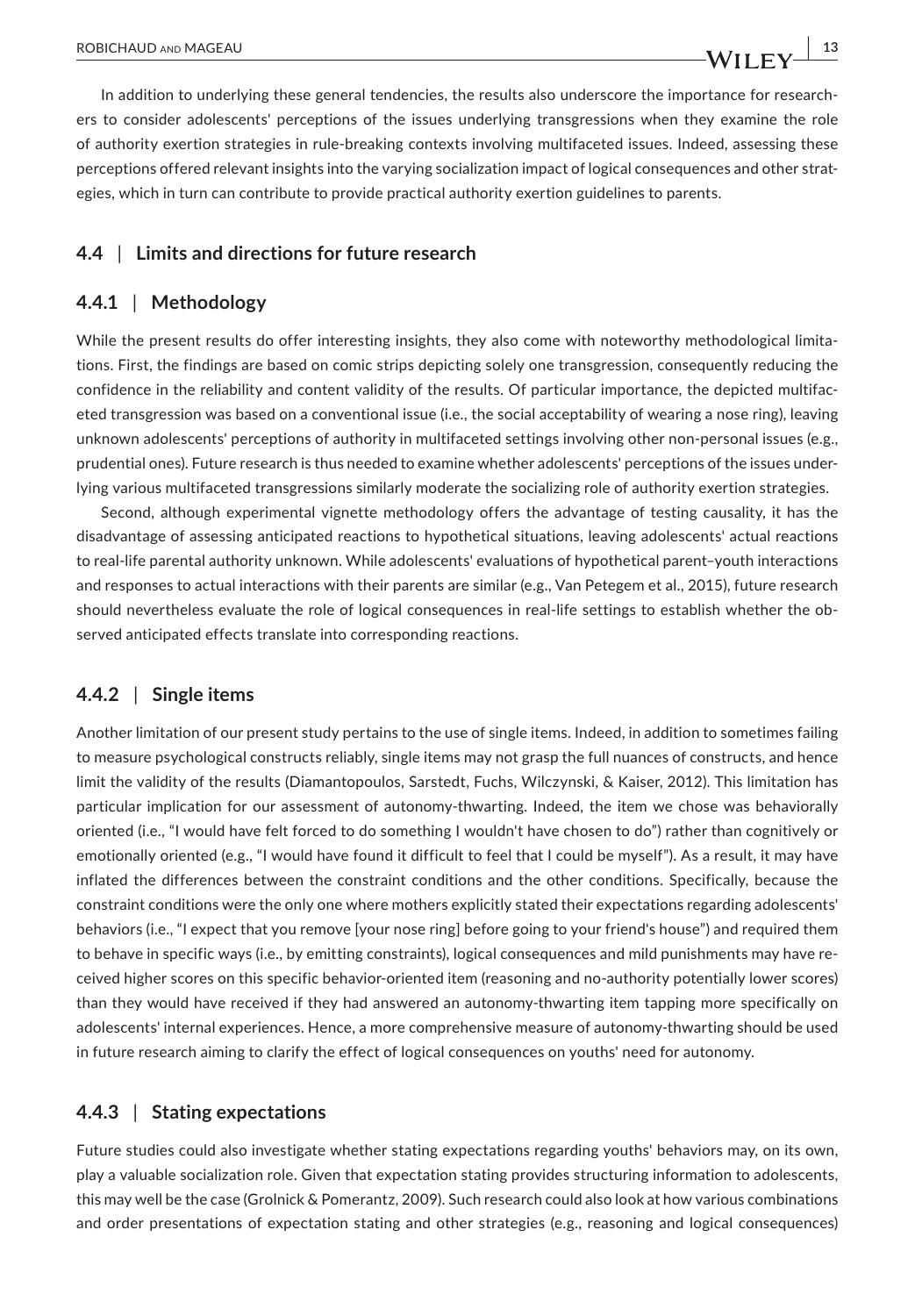may influence their socializing effectiveness. For instance, it may be sound to suppose that, because constraints are restrictive, youths would be more willing to endorse them if, prior to being subjected to such interventions, they were given verbal information (reasoning) and guidance (expectations) to address the transgression‐induced problem on their own. Yet, in contexts where youths already know their parents' expectations and understand the impact of their transgression, hearing this information again could be interpreted as lecturing rather than helpful (Padilla‐Walker & Carlo, 2004). In such settings, directly addressing the problem created by the transgression could be more beneficial. By determining how various factors influence the relevance of different interventions, research can empower parents to select authority exertion strategies based on their knowledge of their children and the situation (Soenens et al., 2015).

#### **4.4.4** | **Problem‐constraint link and harshness**

Future studies could also investigate potential interactions between the problem-constraint link and other characteristics related to constraints that are known to influence socialization. It would notably be interesting to as‐ sess how various levels of harshness affect logical consequences' and mild punishments' socializing potential. It is possible that mild punishments' reliance on aversiveness renders this strategy dependent on a minimal level of harshness to foster compliance. In contrast, logical consequences' focus on problem‐solving may not necessitate (and even be more profitable without) harshness to prevent future transgressions. Establishing that constraints solely require a certain amount of harshness to prompt compliance when the strength of the problem‐constraint link is weak would provide further arguments in favor of logical consequences, as harshness has been repeatedly and negatively associated with internalization indicators (e.g., acceptability beliefs, Benson et al., 2008).

In a similar vein, future research could examine whether logical consequences that are less harsh have some beneficial socialization effects in settings involving a multifaceted issue perceived by adolescents as personal. It is possible that adolescents would perceive logical consequences as more acceptable and less autonomy-thwarting at lower levels of harshness (Grusec & Goodnow, 1994), and as a result be more likely to comply. Such findings would offer another way to parents to exert their authority in these situations.

#### **4.4.5** | **Factors influencing transgression perceptions**

Another avenue for future research would be to investigate what leads adolescents and parents to focus on either non-personal or personal facets of transgressions involving multifaceted issues. Considering that most parent-youth conflicts arise as a result of a disagreement on whether behaviors pertain to personal or non-personal matters, and that conflicts between adolescents and their parents have been associated with adolescents' increased levels of anxiety, depression, and emotional distress (Chung, Flook, & Fuligni, 2009), identifying factors enhancing adolescents' disposition to recognize the non-personal facets of transgressions, and the personal facets of parents, would be important. Indeed, such factors could help each member of the dyad consider the other's perspective when selecting or evaluating the acceptability of authority exertion strategies, thereby potentially reducing parent‐youth conflicts.

Scholars interested in this topic could look at factors related to adolescents' and parents' characteristics, such as their empathic disposition. Because adolescents (and parents) who are more empathic tend to adopt a less egocentric perspective (Frankenberger, 2000), one could postulate that empathic feelings would render youths (and parents) more sensitive and attuned to the other's internal state and perspective, thereby greatly easing parent‐youth communication about the non‐personal and personal aspects of the multifaceted issue. Other stud‐ ies could examine how parents' (or adolescents') interpersonal communication style influences adolescents' (or parents') perceptions of the issues underlying multifaceted transgressions. Research conducted among pre‐ado‐ lescent children suggests that parents who communicate rules in an autonomy-supportive manner rather than in an autonomy‐thwarting one increase children's empathy and acceptance of their interventions (e.g., Robichaud,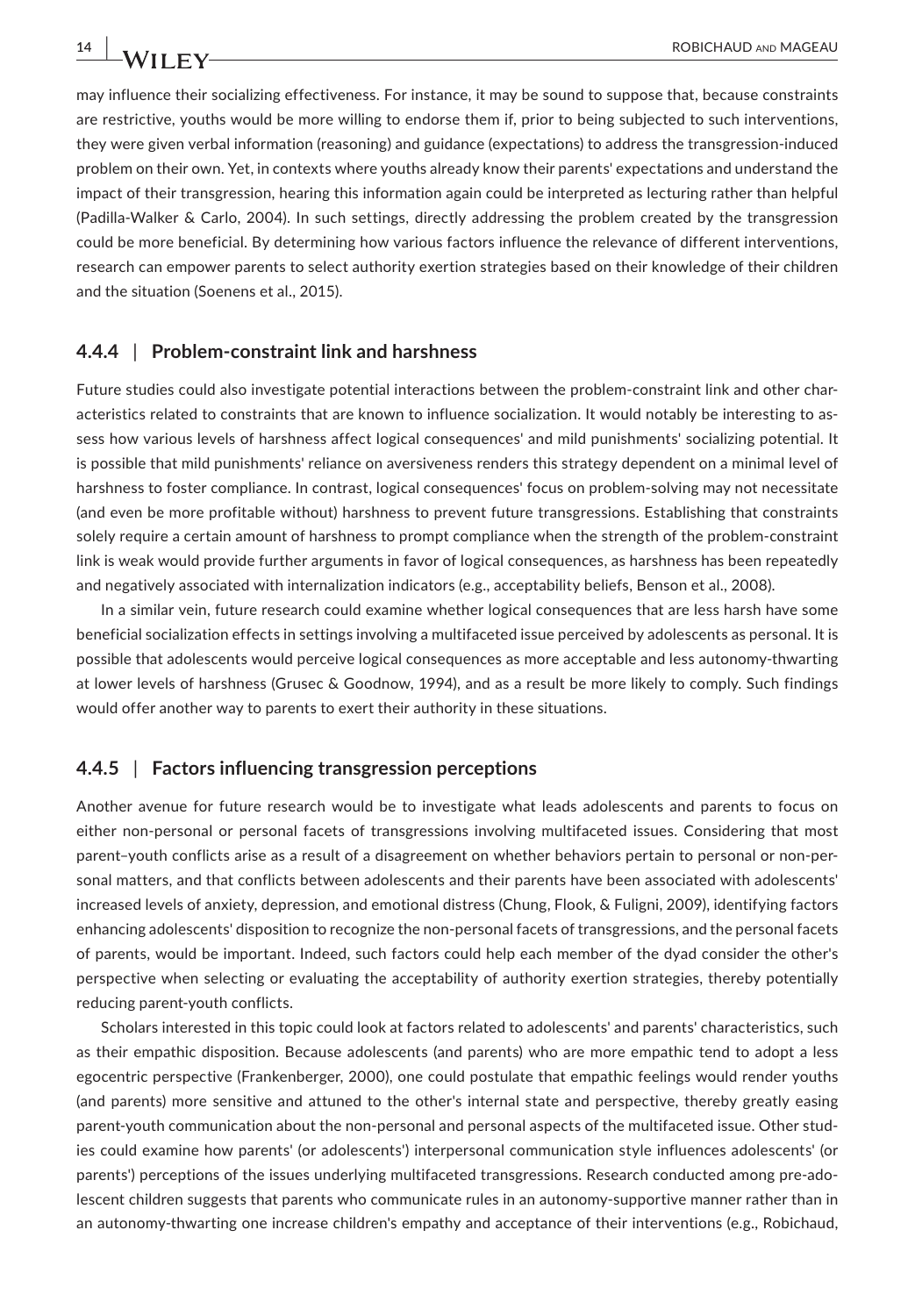Lessard et al., 2019). If this effect persists in adolescence, it may well in turn foster youths' disposition to per‐ ceive the non‐personal facets of their transgression. Similarly, adolescents who adopt an autonomy‐supportive communication style when expressing their disagreement toward a given rule could also facilitate their parents' understanding of their perspective and hence reduce conflicts.

#### **4.4.6** | **Authority across issues**

Scholars could also consider evaluating if and how adolescents' assessment of logical consequences (or other authority exertion strategies) varies across issues that are (a) clearly non‐personal, (b) multifaceted, and (c) clearly personal. For example, research could investigate whether the observed disadvantages of logical consequences in situations involving multifaceted issues perceived as personal are even greater in situations that arguably do not contain any non‐personal aspects (e.g., listening to music in earphones that is contrary to parents' musical preferences). In such context, parental authority's legitimacy may well be rejected with further assurance by ado‐ lescents, making logical consequences even less acceptable.

Likewise, future research could evaluate if adolescents' appreciation of logical consequences is superior in response to transgressions clearly established as involving non‐personal issues, compared to multifaceted ones that are perceived as non‐personal. Such results would be coherent with past research showing that children's perceived obligation to obey to moral and conventional rules remains the same when they reach adolescence, but globally declines for rules concerning multifaceted and personal issues (Smetana & Asquith, 1994). Because multifaceted issues contain facets that are disputably personal, adolescents may be inclined to consider them in their evaluation of parental authority even when they categorize the issues as non‐personal.

Preliminary insights on this matter can be offered by comparing our results with adolescents' perceptions of logical consequences' effectiveness and acceptability in Robichaud, Mageau et al. (2019)'s non‐personal rule‐ breaking study. Descriptive statistics reveal that adolescents evaluate logical consequences as more effective in clear non‐personal rule‐breaking situations (*M =* 3.60, *SD =* 1.01) than they do in a multifaceted one perceived as non‐personal (*M =* 3.16, *SD =* 1.41). Similarly, adolescents perceive logical consequences as more acceptable in response to clear non‐personal transgressions (*M =* 3.62, *SD =* 0.94) than to a multifaceted one perceived as non-personal ( $M = 3.18$ ,  $SD = 1.35$ ). These results suggest that, although adolescents prefer logical consequences to alternative strategies in both contexts, they may value this strategy (and potentially alternative strategies as well) less favorably in response to multifaceted issues they categorize as non-personal, compared to issues clearly established as non‐personal.

#### **4.4.7** | **Factors influencing adolescents' perceptions of authority exertion strategies**

Finally, in addition to considering the moderating role of adolescents' perceptions of the issues underlying trans‐ gressions in their evaluation of authority exertion strategies, the role of other individual differences could also be investigated. For example, adolescents from different socio-demographic backgrounds or with different personality traits could be more (or less) inclined to notice subtle distinctions between different types of constraints. Such perceptual differences in turn could enhance (or decrease) the socializing value of the problem‐constraint linkage.

#### **4.5** | **Conclusion**

In sum, authority exertion in persistent rule-breaking contexts is a socialization tool that requires precautious use. Previous research had established the relevance of exerting logical consequences in response to transgressions clearly established as non‐personal issues, but had yet to assess the role of this strategy in settings involving mul‐ tifaceted issues. The present study addressed this gap and showed that, even if parents feel that they have the legitimacy to exert their authority in these situations, they need to adjust their interventions to their adolescents'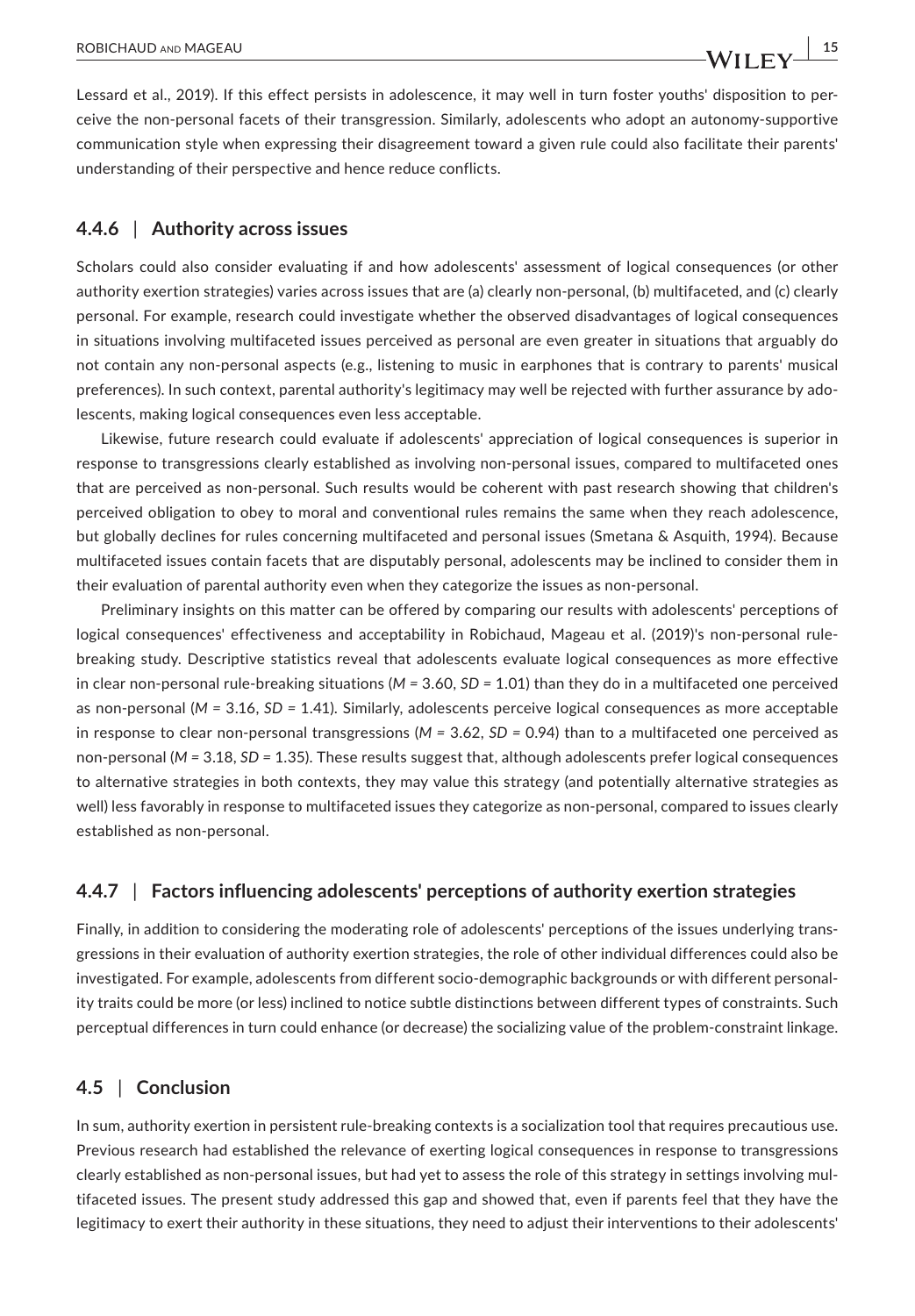transgression perceptions in order to optimally foster socialization. Adolescents categorizing the multifaceted transgression as non‐personal rated the logical consequence as more preferable to alternative authority exertion strategies. However, adolescents focusing on the personal facets of the same transgression rated all forms of constraint as suboptimal, leaving reasoning as the preferred intervention. These results are important because they offer concrete (although preliminary) recommendations on how and when to exert authority to promote adoles‐ cents' development. Future research is now needed to assess the relevance of logical consequences of different harshness levels in various hypothetical and real-life rule-breaking situations.

#### **DATA AVAILABILITY STATEMENT**

The data that support the findings of this study are available from the corresponding author upon reasonable request.

#### **ORCID**

*Jean‐Michel Robichaud* <https://orcid.org/0000-0002-4140-0014>

#### **ENDNOTE**

<sup>1</sup> Participants' age, *t*(204) = 0.04, *p* = .971, gender,  $\chi^2(1)$  = 0.45, *p* = .501, and ethnicity (i.e. Canadian vs. elsewhere),  $\chi^2(1)$  = 1.40, *p* = .236, were not related to their perceptions of the issue underlying the transgression (i.e., non-personal vs. personal).

#### **REFERENCES**

- Aguinis, H., & Bradley, K. J. (2014). Best practice recommendations for designing and implementing experimental vignette methodology studies. *Organizational Research Methods*, *17*, 351–371. <https://doi.org/10.1177/1094428114547952>
- Benson, M. J., Buehler, C., & Gerard, J. M. (2008). Interparental hostility and early adolescent problem behavior: Spillover via maternal acceptance, harshness, inconsistency, and intrusiveness. *Journal of Early Adolescence*, *28*, 428–454. <https://doi.org/10.1177/0272431608316602>
- Chen, B., Vansteenkiste, M., Beyers, W., Boone, L., Deci, E. L., Van der Kaap‐Deeder, J., … Verstuyf, J. (2015). Basic psy‐ chological need satisfaction, need frustration, and need strength across four cultures. *Motivation and Emotion*, *39*, 216–236.<https://doi.org/10.1007/s11031-014-9450-1>
- Chung, G. H., Flook, L., & Fuligni, A. J. (2009). Daily family conflict and emotional distress among adolescents from Latin American, Asian, and European backgrounds. *Developmental Psychology*, *45*, 1406–1415. [https://doi.org/10.1037/](https://doi.org/10.1037/a0014163) [a0014163](https://doi.org/10.1037/a0014163)
- Diamantopoulos, A., Sarstedt, M., Fuchs, C., Wilczynski, P., & Kaiser, S. (2012). Guidelines for choosing between multiitem and single‐item scales for construct measurement: A predictive validity perspective. *Journal of the Academy of Marketing Science*, *40*, 434–449. <https://doi.org/10.1007/s11747-011-0300-3>
- Frankenberger, K. D. (2000). Adolescent egocentrism: A comparison among adolescents and adults. *Journal of Adolescence*, *23*, 343–354. <https://doi.org/10.1006/jado.2000.0319>
- Grolnick, W. S., & Pomerantz, E. M. (2009). Issues and challenges in studying parental control: Toward a new conceptual‐ ization. *Child Development Perspectives*, *3*, 165–170. <https://doi.org/10.1111/j.1750-8606.2009.00099.x>
- Grusec, J. E., Danyliuk, T., Kil, H., & O'Neill, D. (2017). Perspectives on parent discipline and child outcomes. *International Journal of Behavioral Development*, *41*, 465–471. <https://doi.org/10.1177/0165025416681538>
- Grusec, J. E., & Goodnow, J. J. (1994). Impact of parental discipline methods on the child's internalization of values: A reconceptualization of current points of view. *Developmental Psychology*, *30*, 4–19.<https://doi.org/10.1037/0012-1649.30.1.4>
- Helwig, C. C. (2006). The development of personal autonomy throughout cultures. *Cognitive Development*, *21*, 458–473. <https://doi.org/10.1016/j.cogdev.2006.06.009>
- Mageau, G. A., Lessard, J., Carpentier, J., Robichaud, J. M., Joussemet, M., & Koestner, R. (2018). Effectiveness and ac‐ ceptability beliefs regarding logical consequences and mild punishments. *Journal of Applied Developmental Psychology*, *54*, 12–22. <https://doi.org/10.1016/j.appdev.2017.11.001>